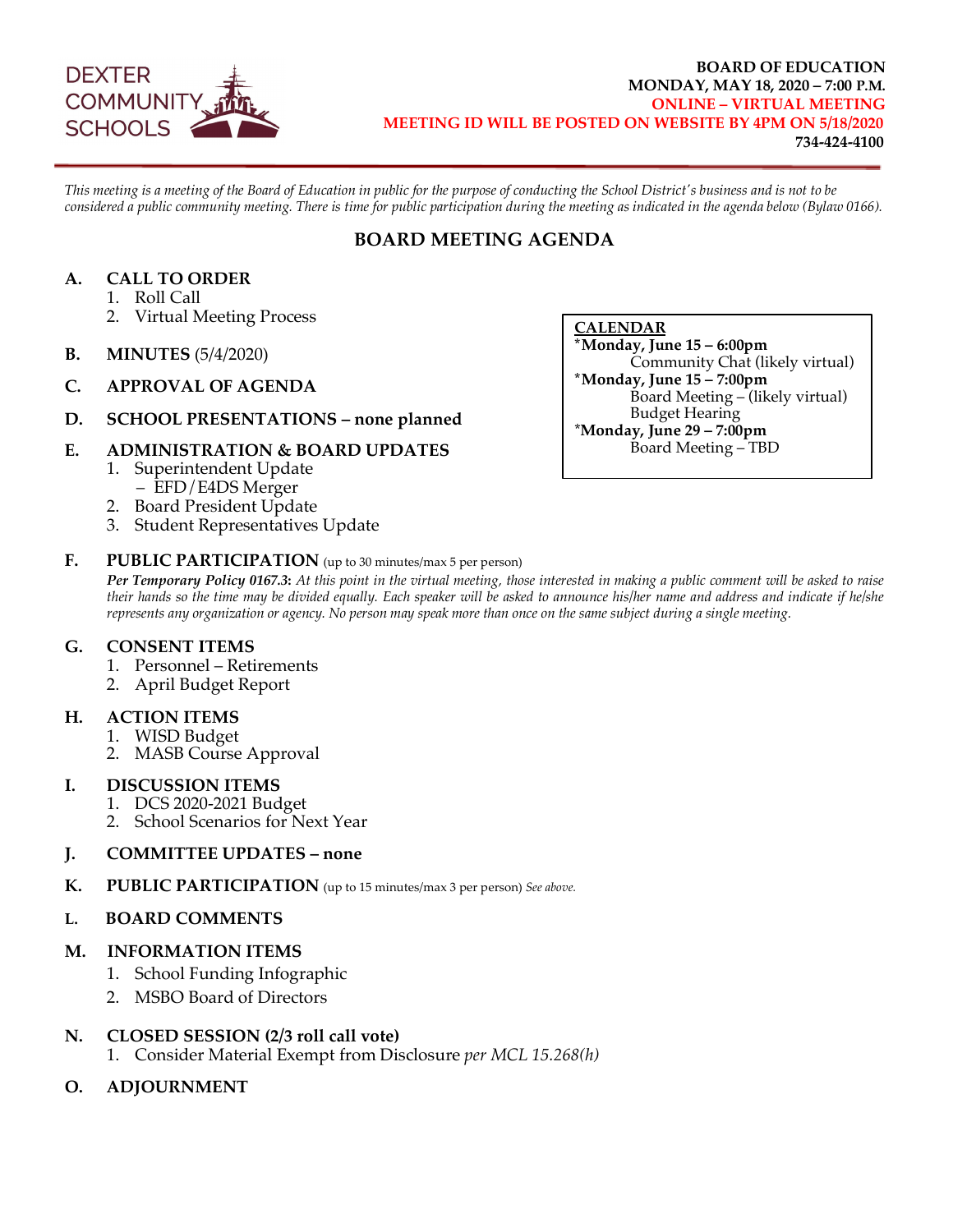## **BOARD NOTES MAY 18, 2020 – VIRTUAL MEETING**

# **A. CALL TO ORDER**

# 1. Roll Call.

- 2. Virtual Meeting Process. Because virtual meetings are new for the Dexter Board of Education, it is appropriate to outline those procedures which will vary from typical meeting procedures for the benefit of all attendees.
	- a. Board members will be asked to state their name when making motions and seconds for the benefit of the audience.
	- b. All votes will be roll call votes for clarity.
	- c. The chair will strive to recognize board members by name before they speak. In the event that this doesn't happen, trustees are encouraged to announce their own names or may be reminded to do so.
	- d. Audience members will be muted until recognized by the chair during the public participation periods.
	- e. People who speak during public participation will be asked to state their name, address, and topic before speaking.
	- f. The closed session will take place in a separate Zoom meeting. The regular meeting will remain open until the board returns from closed session.
	- **g.** Board members should refrain from using email, texting, instant messaging and other electronic forms to communicate with each other or members of the public during the meeting, and specifically refrain from using the chat box unless tech assistance is needed.
	- h. Board members should conduct themselves in a manner consistent with in-person school board meetings.

# **B. MEETING MINUTES**

An appropriate motion might be, "I, \_\_\_\_\_\_\_\_\_\_\_, move that the Board of Education approve the meeting minutes from 5/4/2020 as presented/amended."

# **C. APPROVAL OF AGENDA**

- 1. Approval of Agenda. Board policy provides that the Superintendent of Schools shall prepare an agenda for all Board meetings as directed by the President of the Board of Education.
- \* An appropriate motion might be, "I, \_\_\_\_\_\_\_\_\_\_\_\_, move that the Board of Education approve the agenda as presented/amended."
- **D. SCHOOL PRESENTATIONS** none planned

# **E. ADMINISTRATION & BOARD UPDATES**

- 1. Superintendent Update.
	- EFD/E4DS Merger
- 2. Board President Update.
- 3. Student Representatives Update.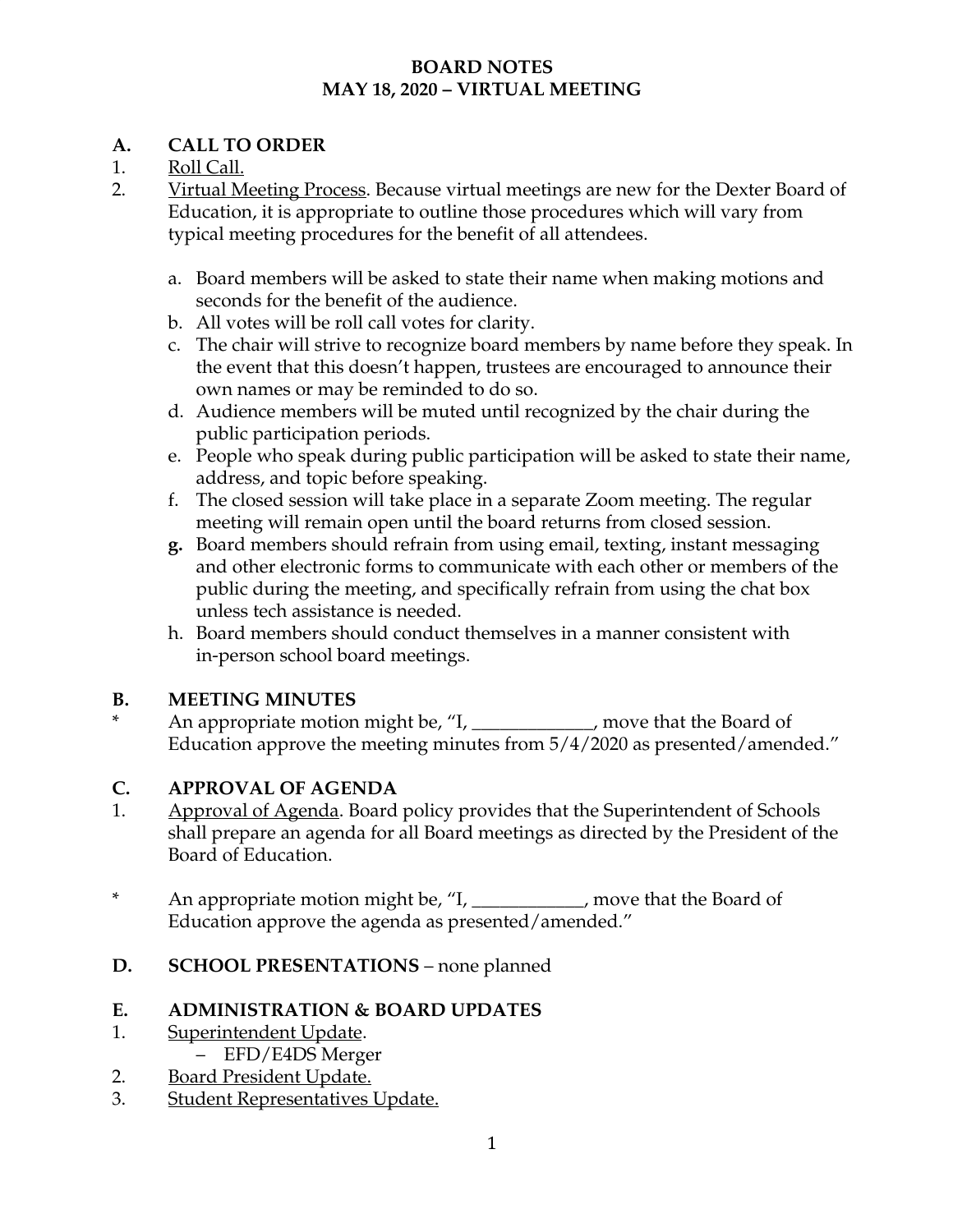## **BOARD NOTES MAY 18, 2020 – VIRTUAL MEETING**

## **F. PUBLIC PARTICIPATION**

Each speaker is allotted a maximum of 5 minutes for a total of 30 minutes unless otherwise notified. At this point in the meeting, those interested in making a public comment will be asked to raise their hands so the time may be divided equally. Each speaker will be asked to announce his/her name and address and indicate if he/she represents any organization or agency. No person may speak more than once on the same subject during a single meeting.

## **G. CONSENT ITEMS**

- 1. Personnel Retirements. Your packet contains retirement letters from teachers Lisa Himle and Lynnette Schwartzenberger.
- \* An appropriate motion might be, "I move that the Board of Education acknowledge the retirements of Lisa Himle and Lynnette Schwartzenberger, effective at the end of the 2019-20 school year."
- 2. Budget Report. Your packet includes financial information for the month of April. (To be posted when received).
- \* An appropriate motion might be, "I move that the Board of Education accept the April 2020 budget report."

## **H. ACTION ITEMS**

- 1. WISD Budget. Your packet includes 2020-21 proposed budget documents from the WISD and a sample resolution. This item was previously discussed at the May 4, 2020 board meeting. The Board must consider a resolution of support or indicate specific recommendations for changes before June 1, 2020. This item is presented for action this evening.
- <sup>\*</sup> An appropriate support motion might be, "I move that the Board of Education approve the attached resolution in support of the Washtenaw Intermediate School District's proposed 2020-2021 Budget."
- \* If the Board disapproves of the proposed WISD budget, the Board must provide the WISD with a list of specific concerns/objections. An appropriate disapproval motion might be, "I move that the Board of Education adopt the attached resolution disapproving of the proposed Washtenaw Intermediate School District's proposed budget, and provide a list of specific concerns to the WISD as required."
- 2. MASB Course Approval. Trustee Jason Gold has requested Board approval for registration costs to attend several virtual MASB training courses.
- \* An appropriate motion might be, "I move that the Board of Education approve registration fees for any board members in good standing to attend up to six MASB virtual trainings through the end of this school year (June 30)."